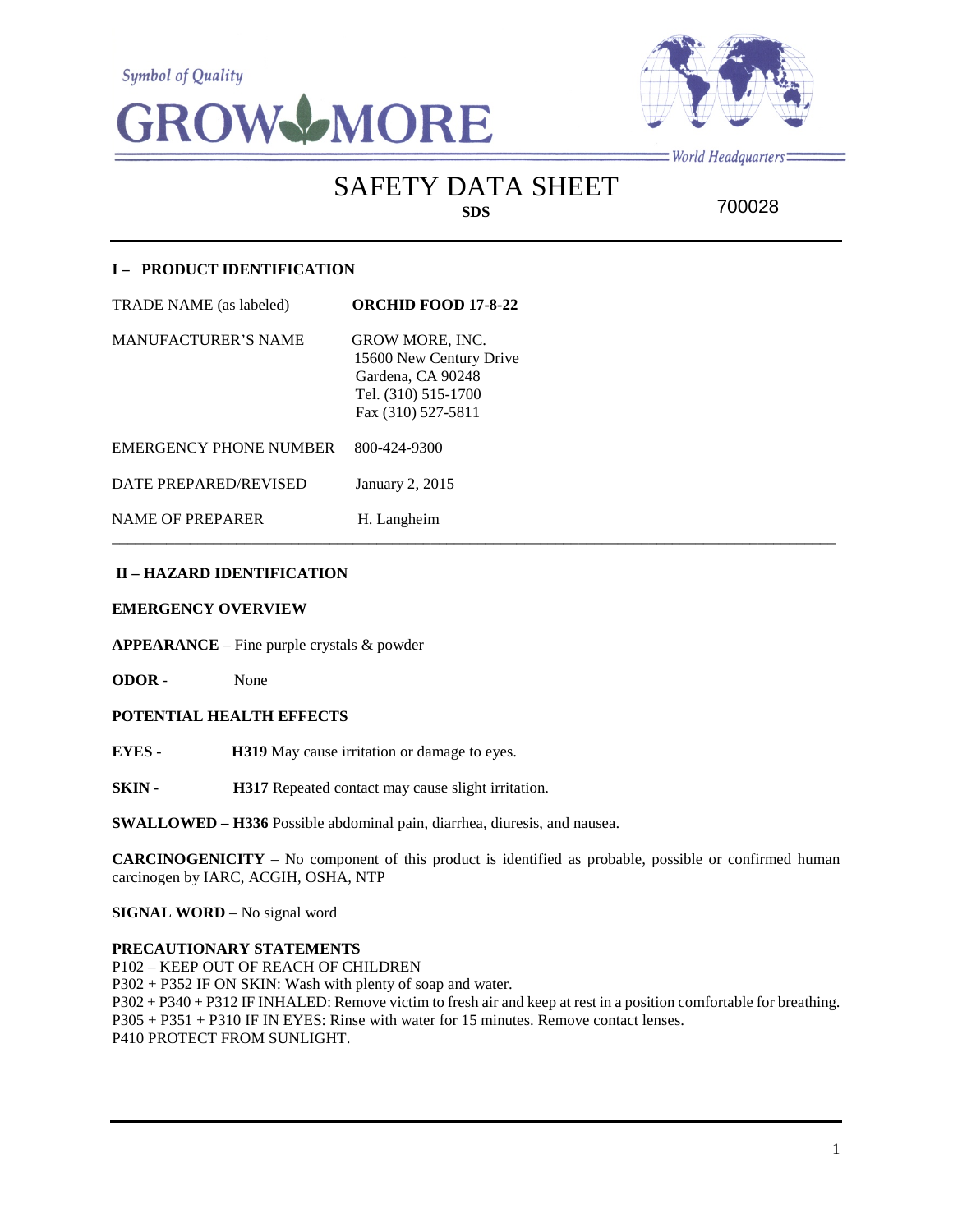| <b>CHEMICAL NAME</b> | <b>CAS No.</b> | ℅            |
|----------------------|----------------|--------------|
| Potassium Phosphate  | 7778-77-0      | Trade secret |
| Ammonium Phosphate   | 7722-76-1      | Trade secret |
| Potassium Nitrate    | 7757-79-1      | Trade secret |
| Ammonium Nitrate     | 6484-52-2      | Trade secret |
| Ammonium Sulfate     | 7783-20-2      | Trade secret |
| Iron EDTA            | 15708-41-5     | Trade secret |
| Zinc EDTA            | 14025-21-9     | Trade secret |
| Copper EDTA          | 14025-15-1     | Trade secret |
| Manganese EDTA       | 15375-84-5     | Trade secret |

#### **III – COMPOSITION/INFORMATION ON INGREDIENTS**

#### **IV – FIRST AID MEASURES**

Treat symptomatically. Contact poison treatment specialist immediately if large quantities have been ingested or inhaled. No specific treatment.

 $\mathcal{L}_\mathcal{L} = \{ \mathcal{L}_\mathcal{L} = \{ \mathcal{L}_\mathcal{L} = \{ \mathcal{L}_\mathcal{L} = \{ \mathcal{L}_\mathcal{L} = \{ \mathcal{L}_\mathcal{L} = \{ \mathcal{L}_\mathcal{L} = \{ \mathcal{L}_\mathcal{L} = \{ \mathcal{L}_\mathcal{L} = \{ \mathcal{L}_\mathcal{L} = \{ \mathcal{L}_\mathcal{L} = \{ \mathcal{L}_\mathcal{L} = \{ \mathcal{L}_\mathcal{L} = \{ \mathcal{L}_\mathcal{L} = \{ \mathcal{L}_\mathcal{$ 

 $\mathcal{L}_\mathcal{L} = \{ \mathcal{L}_\mathcal{L} = \{ \mathcal{L}_\mathcal{L} = \{ \mathcal{L}_\mathcal{L} = \{ \mathcal{L}_\mathcal{L} = \{ \mathcal{L}_\mathcal{L} = \{ \mathcal{L}_\mathcal{L} = \{ \mathcal{L}_\mathcal{L} = \{ \mathcal{L}_\mathcal{L} = \{ \mathcal{L}_\mathcal{L} = \{ \mathcal{L}_\mathcal{L} = \{ \mathcal{L}_\mathcal{L} = \{ \mathcal{L}_\mathcal{L} = \{ \mathcal{L}_\mathcal{L} = \{ \mathcal{L}_\mathcal{$ 

EYE CONTACT – Wash thoroughly with water for at least 15 minutes. Remove contact lenses. Hold eyelids apart during flushing. Send patient immediately to physician.

SKIN CONTACT – Wipe excess material with dry cloth, removing contaminated clothing and shoes with large amounts of water and soap for at least 15 minutes.

INHALED – Remove from exposure to fresh air. Get medical attention if symptoms occur.

SWALLOWED – Rinse mouth. Drink 2-3 glasses of water and seek medical assistance. Do not induce vomiting or give anything by mouth to an unconscious person. Get medical attention if symptoms occur. \_\_\_\_\_\_\_\_\_\_\_\_\_\_\_\_\_\_\_\_\_\_\_\_\_\_\_\_\_\_\_\_\_\_\_\_\_\_\_\_\_\_\_\_\_\_\_\_\_\_\_\_\_\_\_\_\_\_\_\_\_\_\_\_\_\_\_\_\_\_\_\_\_\_\_\_\_\_\_\_\_\_\_\_\_\_\_\_\_\_\_\_\_

## **V – FIRE-FIGHTING MEASURES**

SPECIAL FIREFIGHTING PROCEDURE – Must wear MSHA/NIOSH approved self-contained breathing Apparatus. Use abundant amount of water in early stages of fire.

UNUSUAL FIRE & EXPLOSION HAZARD – Dust clouds may be explosive.

FLASH POINT – N/A

FLAMMABLE LIMITS – N/A

AUTOIGNITION TEMPERATURE – N/A

SUITABLE FIREFIGHTING MEDIA – Water fog, fine sand, carbon dioxide, dry chemical, chemical foam.

\_\_\_\_\_\_\_\_\_\_\_\_\_\_\_\_\_\_\_\_\_\_\_\_\_\_\_\_\_\_\_\_\_\_\_\_\_\_\_\_\_\_\_\_\_\_\_\_\_\_\_\_\_\_\_\_\_\_\_\_\_\_\_\_\_\_\_\_\_\_\_\_\_\_\_\_\_\_\_\_\_\_\_\_\_\_\_\_\_\_\_\_\_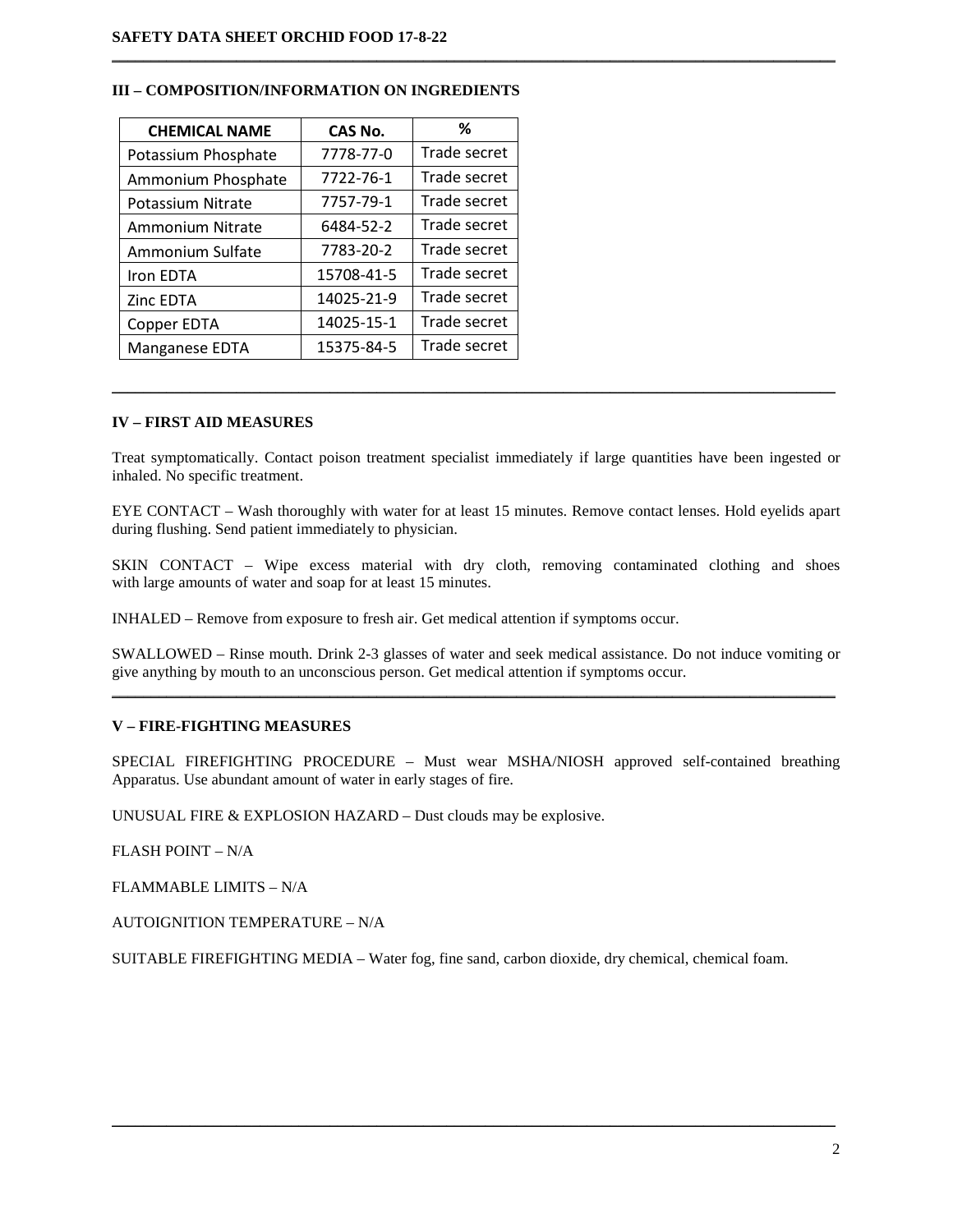# **VI – ACCIDENTAL RELEASE MEASURES**

SPILL RESPONSE PROCEDURE – Use broom or dry vacuum to collect material for proper disposal without raising dust. Prevent entry into waterways, sewers, basements or confined areas. Finish cleaning by spreading water on the contaminated surface and allow to evacuate through the sanitary system.

\_\_\_\_\_\_\_\_\_\_\_\_\_\_\_\_\_\_\_\_\_\_\_\_\_\_\_\_\_\_\_\_\_\_\_\_\_\_\_\_\_\_\_\_\_\_\_\_\_\_\_\_\_\_\_\_\_\_\_\_\_\_\_\_\_\_\_\_\_\_\_\_\_\_\_\_\_\_\_\_\_\_\_\_\_\_\_\_\_\_\_\_\_

**\_\_\_\_\_\_\_\_\_\_\_\_\_\_\_\_\_\_\_\_\_\_\_\_\_\_\_\_\_\_\_\_\_\_\_\_\_\_\_\_\_\_\_\_\_\_\_\_\_\_\_\_\_\_\_\_\_\_\_\_\_\_\_\_\_\_\_\_\_\_\_\_\_\_\_\_\_\_\_\_\_\_\_\_\_\_\_\_\_\_\_\_\_**

#### **VII - HANDLING AND STORAGE**

To maintain product quality, do not store in heat or direct sunlight. Use good housekeeping practices such as washing hands with soap after handling. Keep out of reach of children and pets. Do not reuse empty containers.

## **VIII - EXPOSURE CONTROLS/PERSONAL PROTECTION**

VENTILATION & ENGINEERING CONTROLS – Local exhaust.

RESPIRATORY PROTECTION – Where dust is generated by the process, MSHA/NIOSH approved respirator is advised in the absence of proper environmental control.

**\_\_\_\_\_\_\_\_\_\_\_\_\_\_\_\_\_\_\_\_\_\_\_\_\_\_\_\_\_\_\_\_\_\_\_\_\_\_\_\_\_\_\_\_\_\_\_\_\_\_\_\_\_\_\_\_\_\_\_\_\_\_\_\_\_\_\_\_\_\_\_\_\_\_\_\_\_\_\_\_\_\_\_\_\_\_\_\_\_\_\_\_\_**

EYE PROTECTION – Safety glasses or face shield where there is a potential eye contact.

SKIN PROTECTION – Wear protective work gown, rubber gloves to prevent irritation.

## **IX – PHYSICAL AND CHEMICAL PROPERTIES**

## **GENERAL INFORMATION**

APPEARANCE – Fine purple crystals & powder

ODOR – None

BOILING POINT OR RANGE  $^0\text{F}$  – N/A

MELTING POINT OR RANGE  ${}^{0}\text{F} - \text{N/A}$ 

FLAMMABILITY – Non-flammable

EXPOLOSIVE PROPERTIES – Non-explosive

pH of 1% SOLUTION – 5.75

SOLUBILITY IN WATER – Highly soluble  $(>80\%)$ 

## **X – STABILITY AND REACTIVITY**

STABILITY – Stable under normal conditions of use

CONDITIONS TO AVOID – Wet or damp conditions, extreme heat.

INCOMPATIBILITY – Corrosive to Aluminum, Steel, Brass, Copper.

HAZARDOUS DECOMPOSITION PRODUCTS – Decomposition may produce toxic fumes of Nitrogen oxides.

HAZARDOUS POLYMERIZATION – Will not occur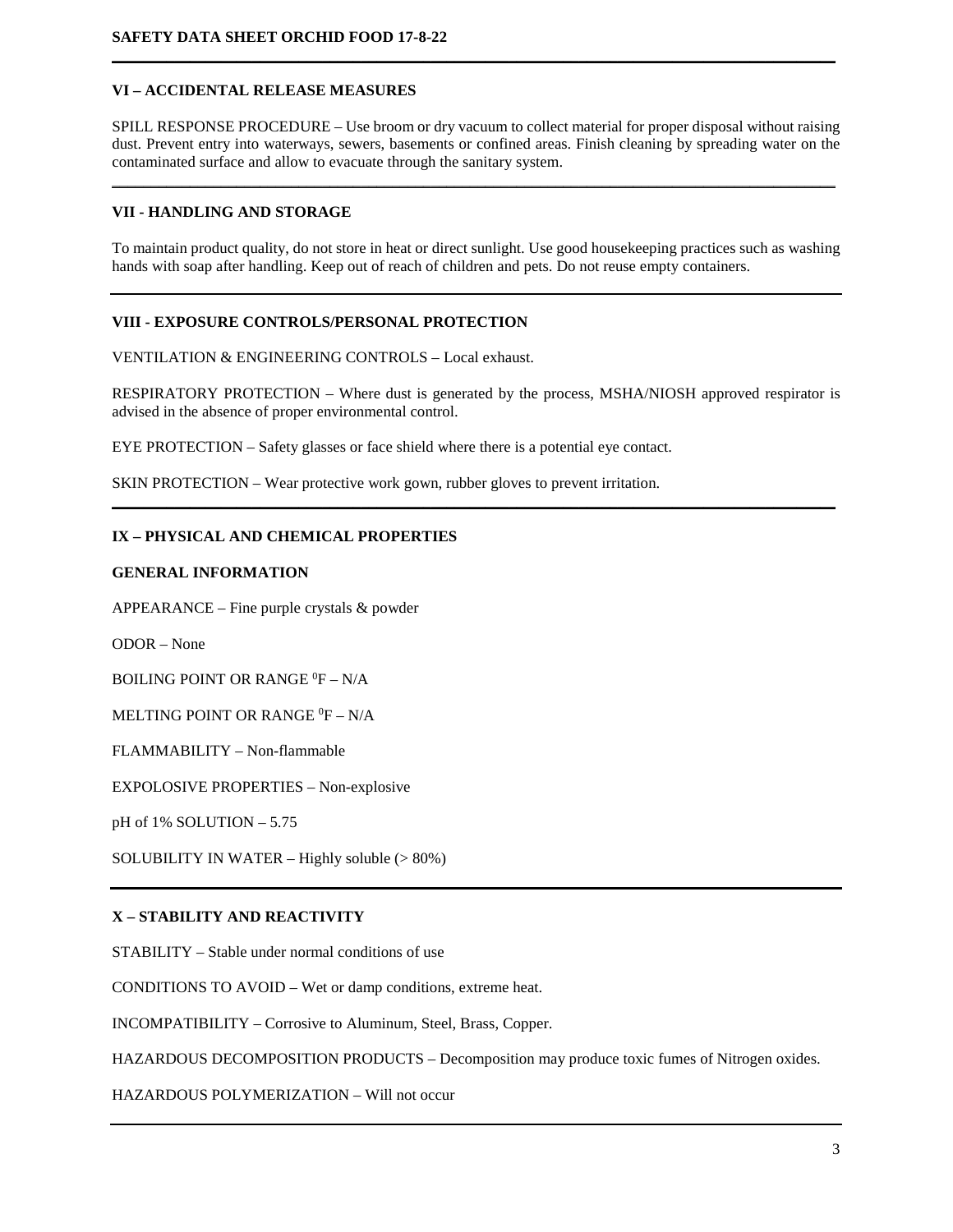# **XI – TOXICOLOGICAL INFORMATION**

Health injuries are not known or expected under normal use.

SKIN IRRITATION – May cause temporary skin irritation or allergic reaction.

EYE IRRITATION – May cause temporary eye irritation.

SENSITIZATION – None

REPRODUCTIVE EFFECTS – None known

CARCINOGENICITY – This products does not contain any substances that are considered carcinogens by OSHA, NTP, IARC or ACGIH \_\_\_\_\_\_\_\_\_\_\_\_\_\_\_\_\_\_\_\_\_\_\_\_\_\_\_\_\_\_\_\_\_\_\_\_\_\_\_\_\_\_\_\_\_\_\_\_\_\_\_\_\_\_\_\_\_\_\_\_\_\_\_\_\_\_\_\_\_\_\_\_\_\_\_\_\_\_\_\_\_\_\_\_\_\_\_\_\_\_\_\_\_

 $\mathcal{L}_\mathcal{L} = \{ \mathcal{L}_\mathcal{L} = \{ \mathcal{L}_\mathcal{L} = \{ \mathcal{L}_\mathcal{L} = \{ \mathcal{L}_\mathcal{L} = \{ \mathcal{L}_\mathcal{L} = \{ \mathcal{L}_\mathcal{L} = \{ \mathcal{L}_\mathcal{L} = \{ \mathcal{L}_\mathcal{L} = \{ \mathcal{L}_\mathcal{L} = \{ \mathcal{L}_\mathcal{L} = \{ \mathcal{L}_\mathcal{L} = \{ \mathcal{L}_\mathcal{L} = \{ \mathcal{L}_\mathcal{L} = \{ \mathcal{L}_\mathcal{$ 

# **XII – ECOLOGICAL INFORMATION**

PERSISTENCE AND DEGRADABILITY – Inherently biodegradable. Non-persistent.

AQUATIC TOXICITY – Might be beneficial to aquatic plant life.

ADITIONAL ECOLOGICAL INFO – Do not use directly in lakes, ponds and rivers.

#### **XIII – DISPOSAL CONSIDERATIONS**

Dispose of within current local and state regulations. No special method required. Contact local authorities for disposal of large quantities of product

\_\_\_\_\_\_\_\_\_\_\_\_\_\_\_\_\_\_\_\_\_\_\_\_\_\_\_\_\_\_\_\_\_\_\_\_\_\_\_\_\_\_\_\_\_\_\_\_\_\_\_\_\_\_\_\_\_\_\_\_\_\_\_\_\_\_\_\_\_\_\_\_\_\_\_\_\_\_\_\_\_\_\_\_\_\_\_\_\_\_\_\_\_

\_\_\_\_\_\_\_\_\_\_\_\_\_\_\_\_\_\_\_\_\_\_\_\_\_\_\_\_\_\_\_\_\_\_\_\_\_\_\_\_\_\_\_\_\_\_\_\_\_\_\_\_\_\_\_\_\_\_\_\_\_\_\_\_\_\_\_\_\_\_\_\_\_\_\_\_\_\_\_\_\_\_\_\_\_\_\_\_\_\_\_\_\_

## **XIV – TRANSPORT INFORMATION**

#### **U.S. DEPARTMENT OF TRANSPORTATION –** Not regulated by DOT

## **XV – REGULATORY INFORMATION**

**TSCA STATUS –** Not determined **OSHA STATUS** – Not listed as hazardous **CERCLA –** None **SARA 313** – No chemical **SARA 302** – None **CALIFORNIA PROPOSITION 65** – Not listed **RCRA –** No